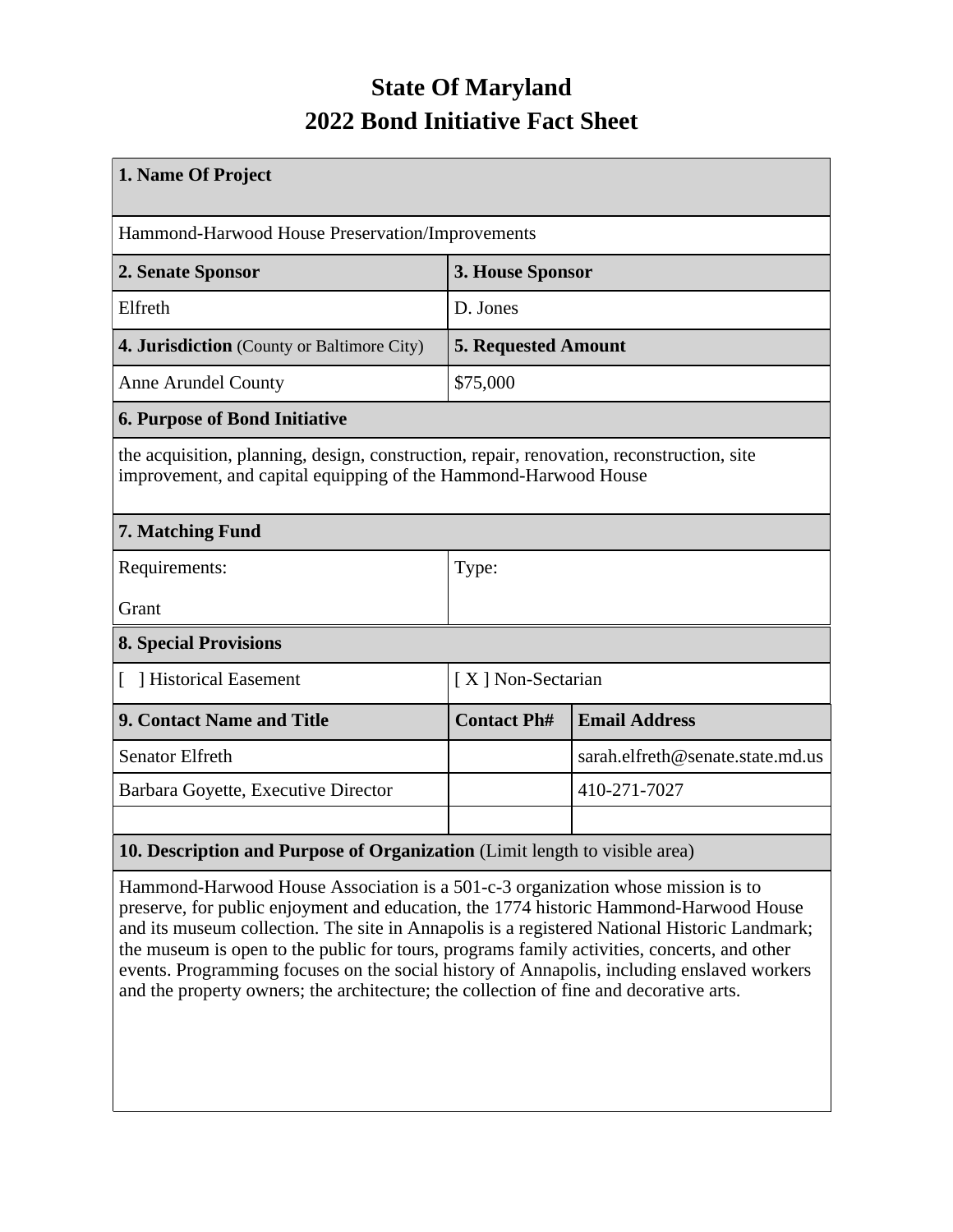## **11. Description and Purpose of Project** (Limit length to visible area)

The project represents Phase III of a master plan focused on preservation and capital improvements. This two-year phase includes a re-imagining of the streetside landscape of the property along 145 feet of Maryland Avenue. Currently the presentation of the building does not match the excellence of the architecture. The sidewalk is uneven and overgrown with weeds, the front lawn is difficult to keep neat due to constant foot and pet traffic, and there are longstanding drainage issues. A Cultural Landscape Study completed in 2020 identified significant changes to enhance the historic value of the property: relaying brick sidewalks and paths, adding lighting and signage, designing hardscape, and installing new plantings (plantings not to be covered in this initiative). Projects in year two Phase III include replastering the original kitchen, addressing drainage issues, renovating public restrooms, repointing sections of the facade, replacing HVAC units.

*Round all amounts to the nearest \$1,000. The totals in Items 12 (Estimated Capital Costs) and 13 (Proposed Funding Sources) must match. The proposed funding sources must not include the value of real property unless an equivalent value is shown under Estimated Capital Costs.*

| <b>12. Estimated Capital Costs</b>                                     |           |  |  |  |  |
|------------------------------------------------------------------------|-----------|--|--|--|--|
| <b>Acquisition</b>                                                     | \$0       |  |  |  |  |
| <b>Design</b>                                                          | \$26,000  |  |  |  |  |
| <b>Construction</b>                                                    | \$80,000  |  |  |  |  |
| <b>Equipment</b>                                                       | \$0       |  |  |  |  |
| <b>Total</b>                                                           | \$106,000 |  |  |  |  |
| 13. Proposed Funding Sources - (List all funding sources and amounts.) |           |  |  |  |  |
| State of Maryland bond initiative                                      | \$75,000  |  |  |  |  |
| Private fundraising                                                    | \$15,000  |  |  |  |  |
| Cash reserves (Hammond-Harwood House Assn)                             | \$16,000  |  |  |  |  |
|                                                                        |           |  |  |  |  |
|                                                                        |           |  |  |  |  |
|                                                                        |           |  |  |  |  |
|                                                                        |           |  |  |  |  |
|                                                                        |           |  |  |  |  |
|                                                                        |           |  |  |  |  |
|                                                                        |           |  |  |  |  |
|                                                                        |           |  |  |  |  |
| <b>Total</b>                                                           | \$106,000 |  |  |  |  |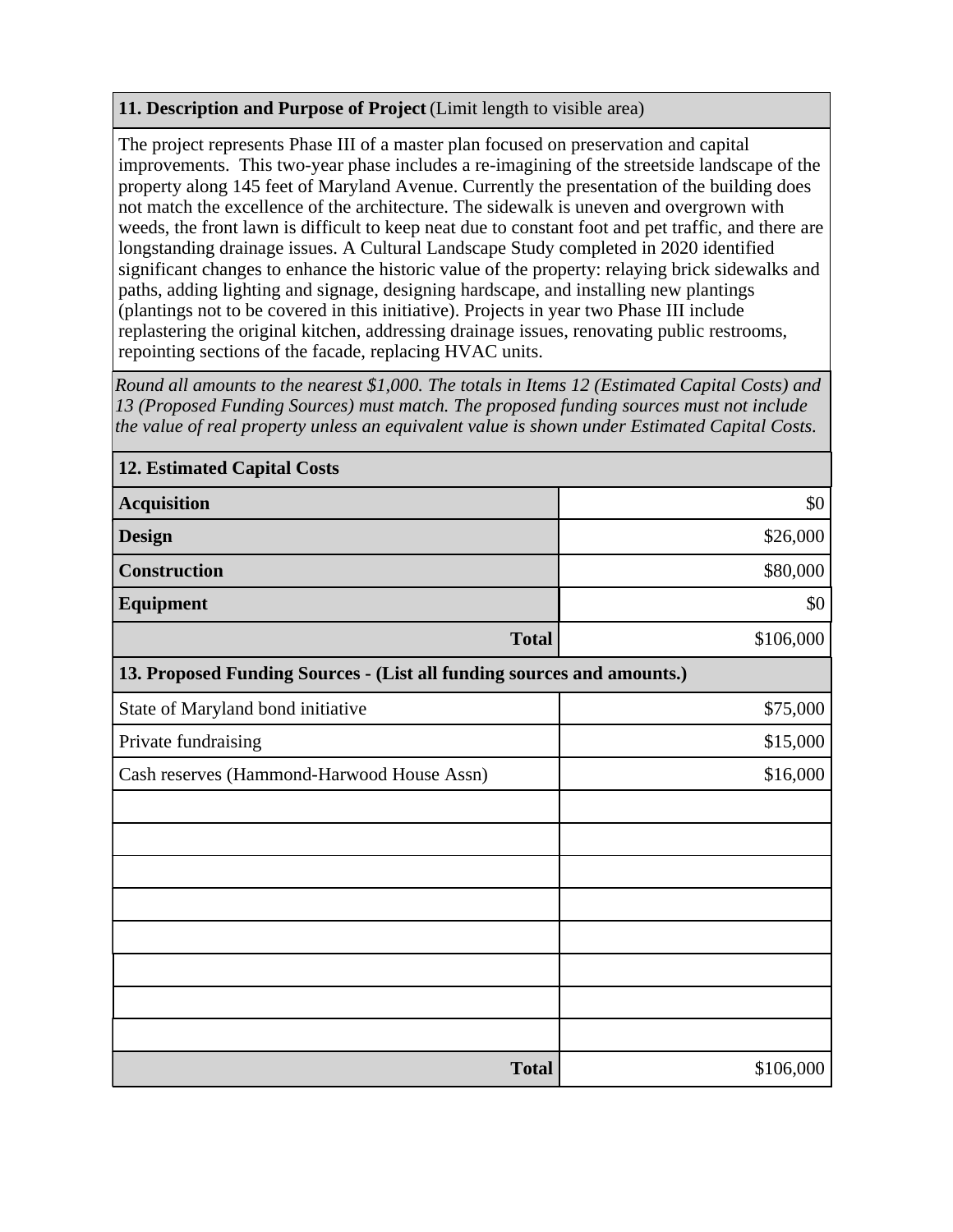|                                                                                             |                                                |                        |                                        |                                                                                         |          |                                                                   |                | 14. Project Schedule (Enter a date or one of the following in each box. N/A, TBD or Complete) |  |
|---------------------------------------------------------------------------------------------|------------------------------------------------|------------------------|----------------------------------------|-----------------------------------------------------------------------------------------|----------|-------------------------------------------------------------------|----------------|-----------------------------------------------------------------------------------------------|--|
| <b>Begin Design</b>                                                                         |                                                | <b>Complete Design</b> |                                        |                                                                                         |          | <b>Begin Construction</b>                                         |                | <b>Complete Construction</b>                                                                  |  |
| 3/15/2022                                                                                   |                                                | 4/30/2022              |                                        |                                                                                         | 7/1/2022 | 11/30/2022                                                        |                |                                                                                               |  |
| <b>15. Total Private Funds</b><br>and Pledges Raised                                        |                                                |                        |                                        | <b>16. Current Number of People</b><br><b>Served Annually at Project</b><br><b>Site</b> |          |                                                                   |                | 17. Number of People to be<br><b>Served Annually After the</b><br><b>Project is Complete</b>  |  |
| 15000.00                                                                                    |                                                |                        | 8000 touring museum site               |                                                                                         | 10,000   |                                                                   |                |                                                                                               |  |
|                                                                                             |                                                |                        |                                        |                                                                                         |          | 18. Other State Capital Grants to Recipients in the Past 15 Years |                |                                                                                               |  |
| <b>Legislative Session</b>                                                                  |                                                |                        |                                        | <b>Amount</b>                                                                           |          | <b>Purpose</b>                                                    |                |                                                                                               |  |
| 2007 bond                                                                                   |                                                |                        |                                        | \$500,000<br>new roof                                                                   |          |                                                                   |                |                                                                                               |  |
| 2019 MHT capital gra                                                                        |                                                |                        |                                        | \$100,000                                                                               |          | windows restoration                                               |                |                                                                                               |  |
|                                                                                             |                                                |                        |                                        |                                                                                         |          |                                                                   |                |                                                                                               |  |
|                                                                                             |                                                |                        |                                        |                                                                                         |          |                                                                   |                |                                                                                               |  |
| 19. Legal Name and Address of Grantee                                                       |                                                |                        |                                        |                                                                                         |          | <b>Project Address (If Different)</b>                             |                |                                                                                               |  |
| Hammond-Harwood House Association, Inc.<br>19 Maryland Avenue<br>Annapolis, MD 20401        |                                                |                        |                                        |                                                                                         |          |                                                                   |                |                                                                                               |  |
| 20. Legislative District in<br>30A - Anne Arundel County<br><b>Which Project is Located</b> |                                                |                        |                                        |                                                                                         |          |                                                                   |                |                                                                                               |  |
|                                                                                             | 21. Legal Status of Grantee (Please Check One) |                        |                                        |                                                                                         |          |                                                                   |                |                                                                                               |  |
| <b>Local Govt.</b>                                                                          |                                                |                        |                                        | <b>For Profit</b>                                                                       |          | <b>Non Profit</b>                                                 |                | Federal                                                                                       |  |
| $\begin{bmatrix} 1 \end{bmatrix}$                                                           |                                                |                        | $\begin{bmatrix} 1 \end{bmatrix}$      |                                                                                         | [X]      | $\lceil \ \rceil$                                                 |                |                                                                                               |  |
| 22. Grantee Legal Representative                                                            |                                                |                        | 23. If Match Includes Real Property:   |                                                                                         |          |                                                                   |                |                                                                                               |  |
| Name:                                                                                       |                                                | <b>Barbara Goyette</b> |                                        |                                                                                         |          | Has An Appraisal<br><b>Been Done?</b>                             |                | Yes/No                                                                                        |  |
| <b>Phone:</b>                                                                               |                                                | 410-263-4683 ext. 11   |                                        |                                                                                         |          |                                                                   | N <sub>o</sub> |                                                                                               |  |
| <b>Address:</b>                                                                             |                                                |                        | If Yes, List Appraisal Dates and Value |                                                                                         |          |                                                                   |                |                                                                                               |  |
| 19 Maryland Avenue<br>Annapolis, MD 20401                                                   |                                                |                        |                                        |                                                                                         |          |                                                                   |                |                                                                                               |  |
|                                                                                             |                                                |                        |                                        |                                                                                         |          |                                                                   |                |                                                                                               |  |
|                                                                                             |                                                |                        |                                        |                                                                                         |          |                                                                   |                |                                                                                               |  |
|                                                                                             |                                                |                        |                                        |                                                                                         |          |                                                                   |                |                                                                                               |  |
|                                                                                             |                                                |                        |                                        |                                                                                         |          |                                                                   |                |                                                                                               |  |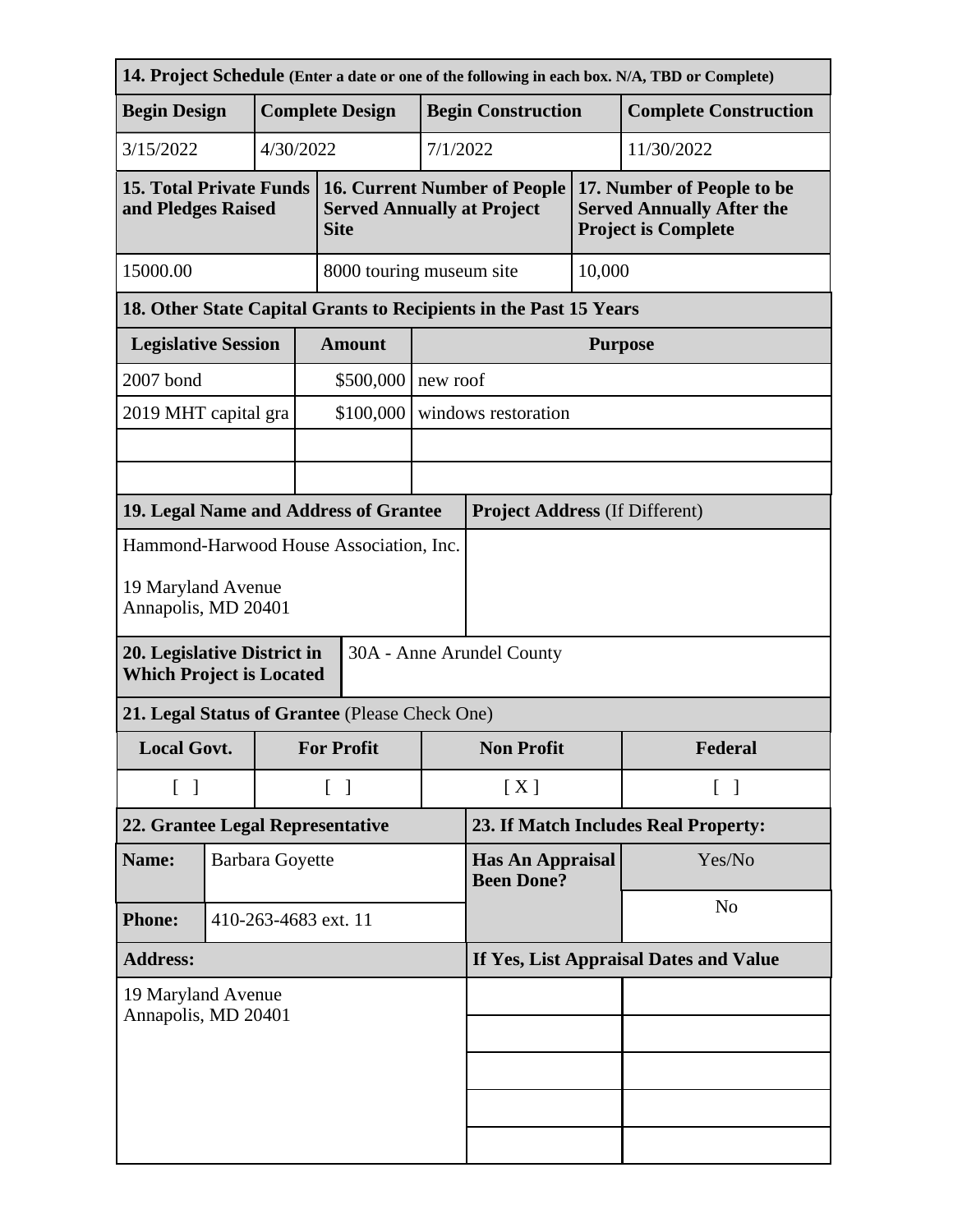| 24. Impact of Project on Staffing and Operating Cost at Project Site          |                                                                                              |                          |                                                                                 |                                             |  |  |  |
|-------------------------------------------------------------------------------|----------------------------------------------------------------------------------------------|--------------------------|---------------------------------------------------------------------------------|---------------------------------------------|--|--|--|
| Current # of<br><b>Employees</b>                                              | Projected # of<br><b>Employees</b>                                                           |                          | <b>Current Operating</b><br><b>Budget</b>                                       | <b>Projected Operating</b><br><b>Budget</b> |  |  |  |
| 3 full time, 15                                                               | 3 full time, 15 part                                                                         |                          | 305000.00<br>305000.00                                                          |                                             |  |  |  |
|                                                                               | 25. Ownership of Property (Info Requested by Treasurer's Office for bond purposes)           |                          |                                                                                 |                                             |  |  |  |
|                                                                               | A. Will the grantee own or lease (pick one) the property to be improved?<br>Own              |                          |                                                                                 |                                             |  |  |  |
| B. If owned, does the grantee plan to sell within 15 years?<br>N <sub>o</sub> |                                                                                              |                          |                                                                                 |                                             |  |  |  |
|                                                                               | C. Does the grantee intend to lease any portion of the property to others?<br>N <sub>0</sub> |                          |                                                                                 |                                             |  |  |  |
|                                                                               | D. If property is owned by grantee any space is to be leased, provide the following:         |                          |                                                                                 |                                             |  |  |  |
|                                                                               | <b>Lessee</b>                                                                                | <b>Terms</b> of<br>Lease | Cost<br><b>Square</b><br><b>Covered</b><br>Footage<br><b>Leased</b><br>by Lease |                                             |  |  |  |
|                                                                               |                                                                                              |                          |                                                                                 |                                             |  |  |  |
|                                                                               |                                                                                              |                          |                                                                                 |                                             |  |  |  |
|                                                                               |                                                                                              |                          |                                                                                 |                                             |  |  |  |
|                                                                               |                                                                                              |                          |                                                                                 |                                             |  |  |  |
|                                                                               |                                                                                              |                          |                                                                                 |                                             |  |  |  |
|                                                                               |                                                                                              |                          |                                                                                 |                                             |  |  |  |
| E. If property is leased by grantee - Provide the following:                  |                                                                                              |                          |                                                                                 |                                             |  |  |  |
| <b>Name of Leaser</b>                                                         |                                                                                              |                          | Length of<br>Lease                                                              | <b>Options to Renew</b>                     |  |  |  |
|                                                                               |                                                                                              |                          |                                                                                 |                                             |  |  |  |
|                                                                               |                                                                                              |                          |                                                                                 |                                             |  |  |  |
|                                                                               |                                                                                              |                          |                                                                                 |                                             |  |  |  |
|                                                                               |                                                                                              |                          |                                                                                 |                                             |  |  |  |
|                                                                               |                                                                                              |                          |                                                                                 |                                             |  |  |  |
|                                                                               |                                                                                              |                          |                                                                                 |                                             |  |  |  |
| <b>26. Building Square Footage:</b>                                           |                                                                                              |                          |                                                                                 |                                             |  |  |  |
| <b>Current Space GSF</b>                                                      |                                                                                              |                          | interior GSF 11,000, exterior .4 acre                                           |                                             |  |  |  |
|                                                                               | <b>Space to be Renovated GSF</b><br>exterior 3700 GSF                                        |                          |                                                                                 |                                             |  |  |  |
| <b>New GSF</b>                                                                |                                                                                              |                          | $\overline{0}$                                                                  |                                             |  |  |  |